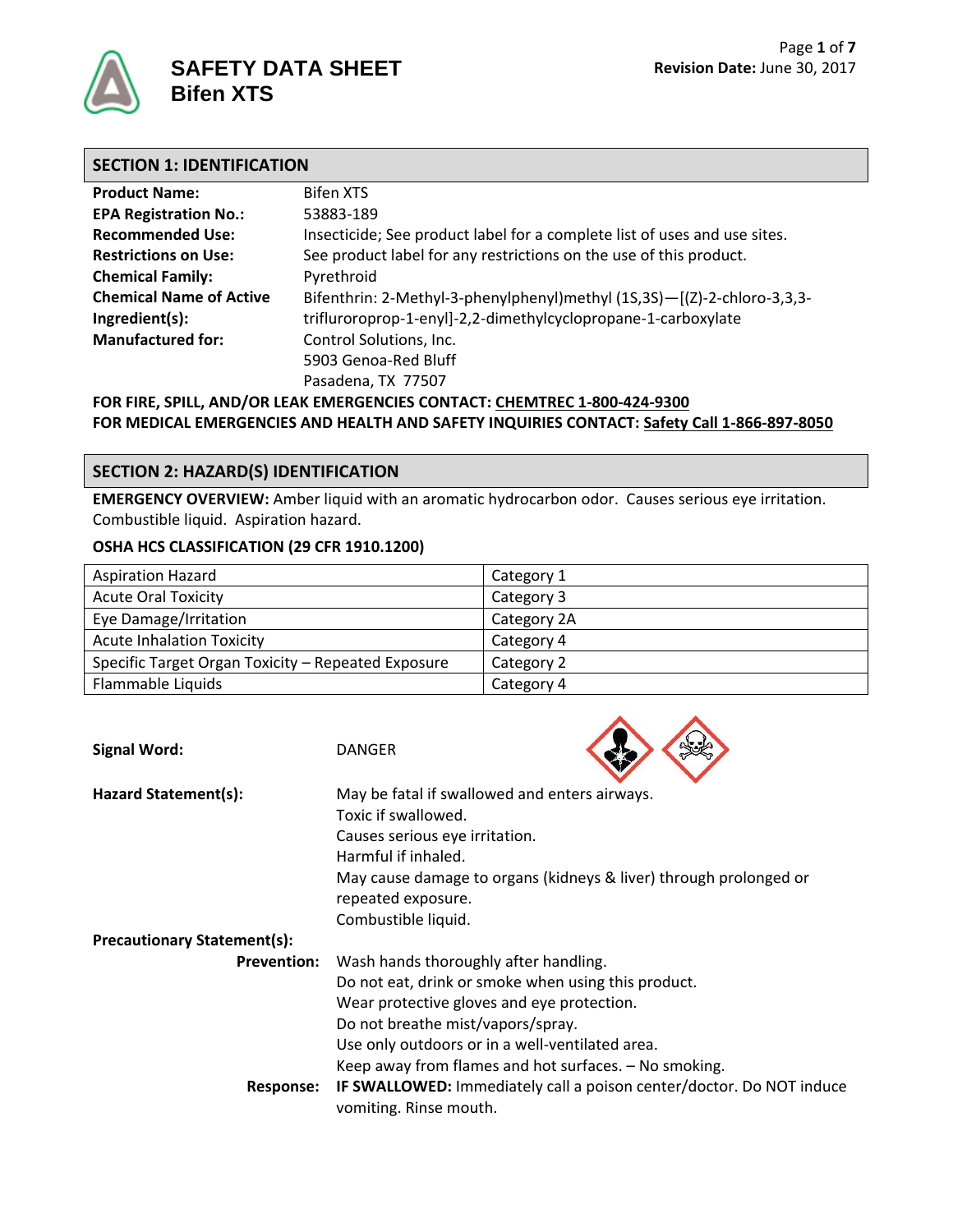**IF IN EYES:** Rinse cautiously with water for several minutes. Remove contact lenses, if present and easy to do. Continue rinsing. If eye irritation persists: Get medical advice/attention.

**IF INHALED**: Remove person to fresh air and keep comfortable for breathing. Call a poison center/doctor if you feel unwell.

**IN CASE OF FIRE:** Use foam, dry chemical, carbon dioxide or water spray to extinguish.

Get medical advice/attention if you fell unwell.

- **Storage:** Store locked up. Store in a well-ventilated place. Keep cool.
- **Disposal:** Dispose of contents/container in accordance with Federal, state and local laws and regulations.

The following percentage of the mixture consists of components with unknown hazards regarding the acute toxicity:

- 10.0% Acute inhalation toxicity
- <5.0% Eye irritation
- <5.0% Skin irritation
- 10.0% Skin sensitization

## **SECTION 3: COMPOSTION/INFORMATION ON INGREDIENTS**

| <b>Chemical Name</b>                       | <b>CAS Number</b> | Weight %        |
|--------------------------------------------|-------------------|-----------------|
| <b>Bifenthrin</b>                          | 82657-04-3        | 25.1%           |
| Heavy aromatic solvent naphtha (contains): | 64742-94-5        | $60.0 - 70.0\%$ |
| Naphthalene                                | $91 - 20 - 3$     | $< 0.07\%$      |

\*Ingredients not listed or listed with a weight % range are considered a trade secret and are withheld under 29 CFR 1910.1200(i).

| <b>SECTION 4: FIRST AID MEASURES</b> |                                                                                                 |  |  |
|--------------------------------------|-------------------------------------------------------------------------------------------------|--|--|
| IF IN EYES:                          | Hold eye open and rinse slowly and gently with water for 15 to 20 minutes. Remove contact       |  |  |
|                                      | lenses, if present, after the first 5 minutes; then continue rinsing eye. Call a poison control |  |  |
|                                      | center or doctor for treatment advice.                                                          |  |  |
| IF ON SKIN:                          | Take off contaminated clothing. Rinse skin immediately with plenty of water for 15 to 20        |  |  |
|                                      | minutes. Call a poison control center or doctor for treatment advice.                           |  |  |
| <b>IF INHALED:</b>                   | Move person to fresh air. If person is not breathing, call 911 or an ambulance; then give       |  |  |
|                                      | artificial respiration, preferably mouth-to-mouth if possible. Call a poison control center or  |  |  |
|                                      | doctor for further treatment advice.                                                            |  |  |
| IF INGESTED:                         | Call a poison control center or doctor immediately for treatment advice. Have person sip a      |  |  |
|                                      | glass of water if able to swallow. Do not induce vomiting unless told to do so by a poison      |  |  |
|                                      | control center or doctor. Do not give anything by mouth to an unconscious person.               |  |  |
|                                      |                                                                                                 |  |  |

**Most important symptoms/effects, acute and delayed:** Allergic skin reaction.

**NOTE TO PHYSICIAN:** This product is a pyrethroid. This product also contains hydrocarbons. Because of the risk of hydrocarbon pneumonitis if even tiny amounts are aspirated into the lung during emesis, consideration should be given to gastric lavage with endotracheal tube in place. Treatment is symptomatic and supportive. Animal and vegetable fats, milk, cream and alcohol may increase absorption and should not be administered.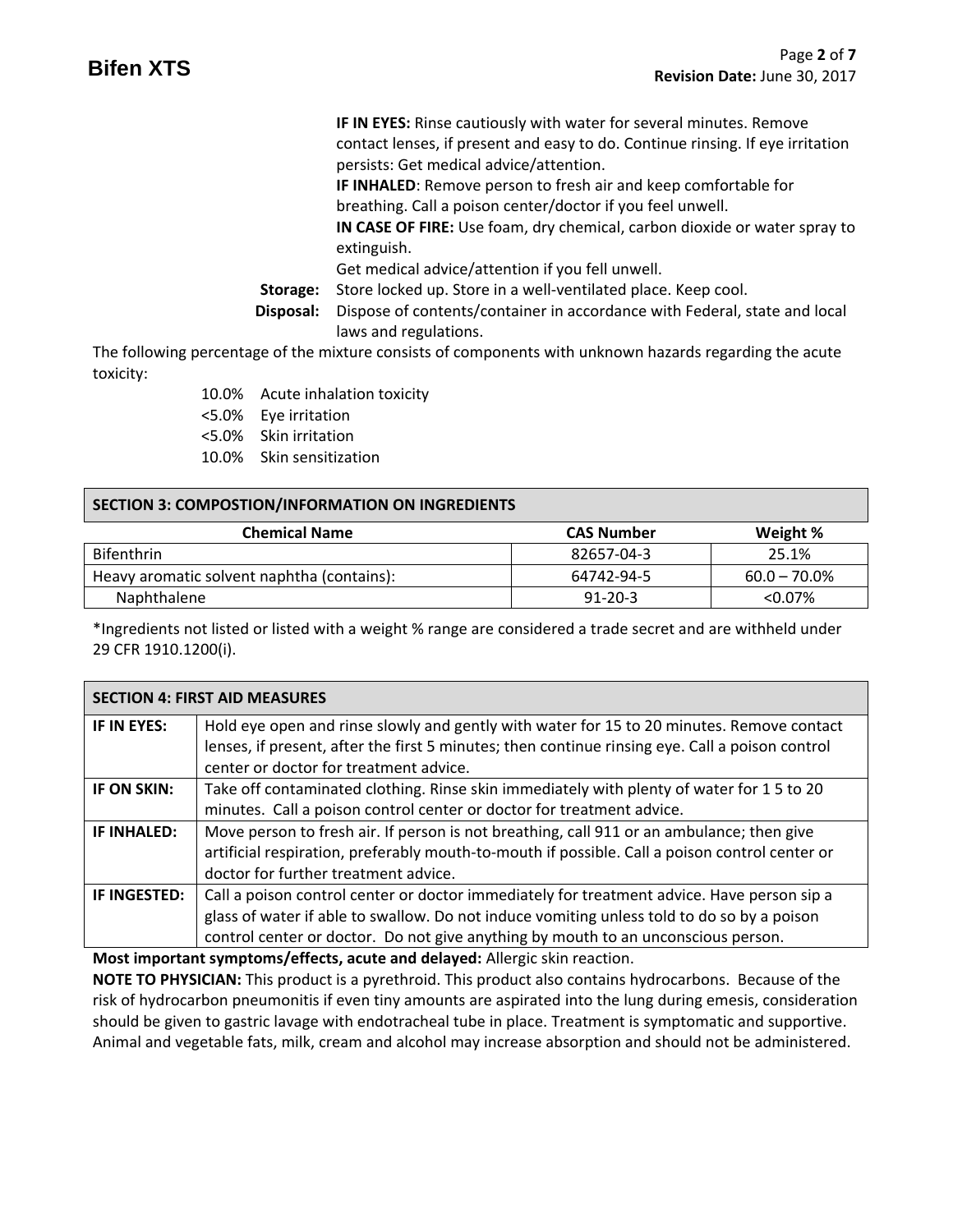| <b>SECTION 5: FIRE-FIGHTING MEASURES</b>  |                                                                      |  |  |  |
|-------------------------------------------|----------------------------------------------------------------------|--|--|--|
| <b>Suitable Extinguishing Media:</b>      | Foam, dry chemical, carbon dioxide or water spray                    |  |  |  |
| <b>Unsuitable Extinguishing Media:</b>    | Water jet                                                            |  |  |  |
| <b>Hazardous Combustion Products:</b>     | Thermal decomposition may produce toxic carbon and nitrogen oxides.  |  |  |  |
| <b>Special Protective Equipment &amp;</b> | Evacuate area and fight fire upwind from a safe distance to avoid    |  |  |  |
| <b>Precautions:</b>                       | hazardous vapors and decomposition products. Foam and/or dry         |  |  |  |
|                                           | chemical are preferred to minimize environmental contamination. If   |  |  |  |
|                                           | water is used, dike and collect water to prevent run-off. Wear self- |  |  |  |
|                                           | contained breathing apparatus and full fire-fighting turn-out gear   |  |  |  |
|                                           | (Bunker gear).                                                       |  |  |  |

**Unusual Fire & Explosion Hazards:** Combustible liquid, do not use or store near heat or open flames.

### **SECTION 6: ACCIDENTAL RELEASE MEASURES**

| <b>Personal Precautions:</b>      | See Section 8 for personal protection equipment.                                                                                                                                                                                                                                                                                                                                                                |
|-----------------------------------|-----------------------------------------------------------------------------------------------------------------------------------------------------------------------------------------------------------------------------------------------------------------------------------------------------------------------------------------------------------------------------------------------------------------|
| <b>Environmental Precautions:</b> | Keep spilled material and any rinsate from contaminating soil or from entering                                                                                                                                                                                                                                                                                                                                  |
|                                   | sewage and drainage systems and bodies of water.                                                                                                                                                                                                                                                                                                                                                                |
| <b>Methods for Containment:</b>   | Isolate the spill area. Keep unnecessary and unprotected personnel from<br>entering. Remove sources of ignition. Absorb small spills with sand, vermiculite<br>or other inert absorbent. Dike large spills using absorbent or impervious<br>material such as clay or sand. Recover and contain as much free liquid as<br>possible for reuse. Allow absorbed material to solidify and scrape up for<br>disposal. |
| <b>Methods for Clean-up:</b>      | Place contaminated material in appropriate container for disposal. After<br>removal, flush contaminated area thoroughly with water. Pick up wash liquid<br>with additional absorbent and place in a disposable container. Do not put<br>spilled material back in the original container.                                                                                                                        |
| <b>Other Information:</b>         | None known                                                                                                                                                                                                                                                                                                                                                                                                      |

## **SECTION 7: HANDLING AND STORAGE**

**Handling:** RECOMMENDATIONS ARE INTENDED FOR MANUFACTURING, PACKAGING AND COMMERCIAL BLENDING WORKERS. PESTICIDE APPLICATORS AND WORKERS must refer to the product label and Directions for Use attached to the product for Agricultural Use Requirements in accordance with the EPA Worker Protection Standard 40 CFR part 170.Handle and open container in a manner as to prevent spillage. Do not eat, drink or smoke while handling this product. Immediately wash off accidental splashes of the concentrate or spray mixture from skin, clothing and out of eyes.

**Storage: See pesticide label for full information on product storage.** Do not contaminate water, food or feed by storage of this product. Store away from sources of heat, out of direct sunlight and away from incompatible materials. Pesticides should be stored in secured areas away from children and animals.

**Storage Temperature (Min/Max):** Not determined but avoid extreme temperatures. **Product Incompatibilities:** Avoid contact with strong oxidizers.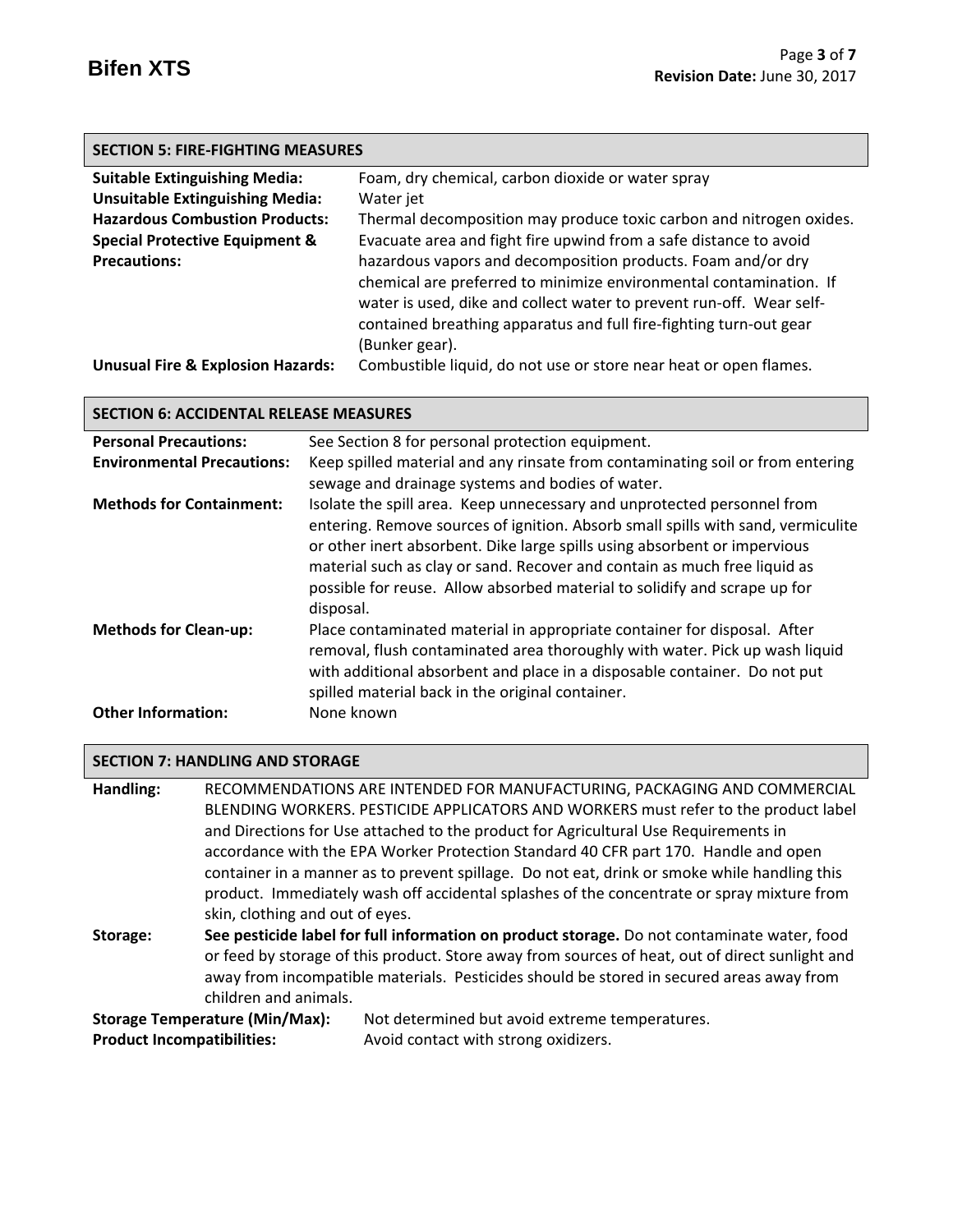# **SECTION 8: EXPOSURE CONTROLS/PERSONAL PROTECTION**

## **Users of a pesticide product must refer to the product label for personal protective equipment requirements.**

### **Exposure Guidelines:**

| <b>COMPONENT</b>               | <b>OSHA PEL</b>       | <b>ACGIH TLV</b> | <b>NIOSH REL</b>      |
|--------------------------------|-----------------------|------------------|-----------------------|
|                                | 400 mg/m <sup>3</sup> |                  | 400 mg/m <sup>3</sup> |
| Heavy aromatic solvent naphtha | $100$ ppm             |                  | $100$ ppm             |

| <b>Engineering Controls:</b>      | Provide general or local exhaust ventilation systems to maintain airborne<br>concentrations below OSHA PELs or other specified exposure limits. Local exhaust<br>ventilation is preferred.                                                                                                                                                                                                                                                                                                                                                           |  |  |
|-----------------------------------|------------------------------------------------------------------------------------------------------------------------------------------------------------------------------------------------------------------------------------------------------------------------------------------------------------------------------------------------------------------------------------------------------------------------------------------------------------------------------------------------------------------------------------------------------|--|--|
| <b>Respiratory Protection:</b>    | In areas of poor ventilation, use a NIOSH approved respirator with<br>cartridges/canisters approved for pesticides.                                                                                                                                                                                                                                                                                                                                                                                                                                  |  |  |
| <b>Eye Protection:</b>            | Chemical goggles or safety glasses and face shield.                                                                                                                                                                                                                                                                                                                                                                                                                                                                                                  |  |  |
| <b>Protective Gloves:</b>         | Chemical-resistant gloves such as barrier laminate, butyl rubber, nitrile,<br>neoprene rubber, polyvinyl chloride (PVC) or Viton.                                                                                                                                                                                                                                                                                                                                                                                                                    |  |  |
| <b>Other Protective Clothing:</b> | Long-sleeved shirt, long pants and chemical resistant footwear plus socks.                                                                                                                                                                                                                                                                                                                                                                                                                                                                           |  |  |
| <b>General Safety Measures:</b>   | Wash hands before eating, drinking, chewing gum, using tobacco, or using the<br>toilet. Remove clothing immediately after handling this product. Wash outside<br>of gloves before removing. Discard clothing and other absorbent materials that<br>have been drenched or heavily contaminated with this product's concentrate.<br>Do not reuse them. Follow manufacturer's instructions for cleaning and<br>maintaining PPE. If no such instructions for washables, use detergent and hot<br>water. Keep and wash PPE separately from other laundry. |  |  |

# **SECTION 9: PHYSICAL AND CHEMICAL PROPERTIES**

| Appearance:                     | Amber liquid   | <b>Upper/Lower Flammability Limits:</b> | Not determined  |
|---------------------------------|----------------|-----------------------------------------|-----------------|
| Odor:                           | Hydrocarbon    | <b>Vapor Pressure:</b>                  | Not determined  |
| <b>Odor Threshold:</b>          | Not determined | <b>Vapor Density:</b>                   | Not determined  |
| pH (1% dispersion):             | $5.5 - 6.0$    | Relative Density (@24°C):               | $0.915 - 0.925$ |
| <b>Melting /Freezing Point:</b> | Not determined | <b>Solubility in Water:</b>             | Soluble         |
| <b>Boiling Point/Range:</b>     | Not determined | <b>Partition Coefficient:</b>           | Not determined  |
| <b>Flash Point:</b>             | 149°F (65°C)   | <b>Auto-ignition Temperature:</b>       | Not determined  |
| <b>Evaporation Rate:</b>        | Not determined | <b>Decomposition Temperature:</b>       | Not determined  |
| <b>Flammability:</b>            | Not applicable | <b>Viscosity:</b>                       | 4.415 @ 20°C    |
|                                 |                |                                         | 2.739 @ 40°C    |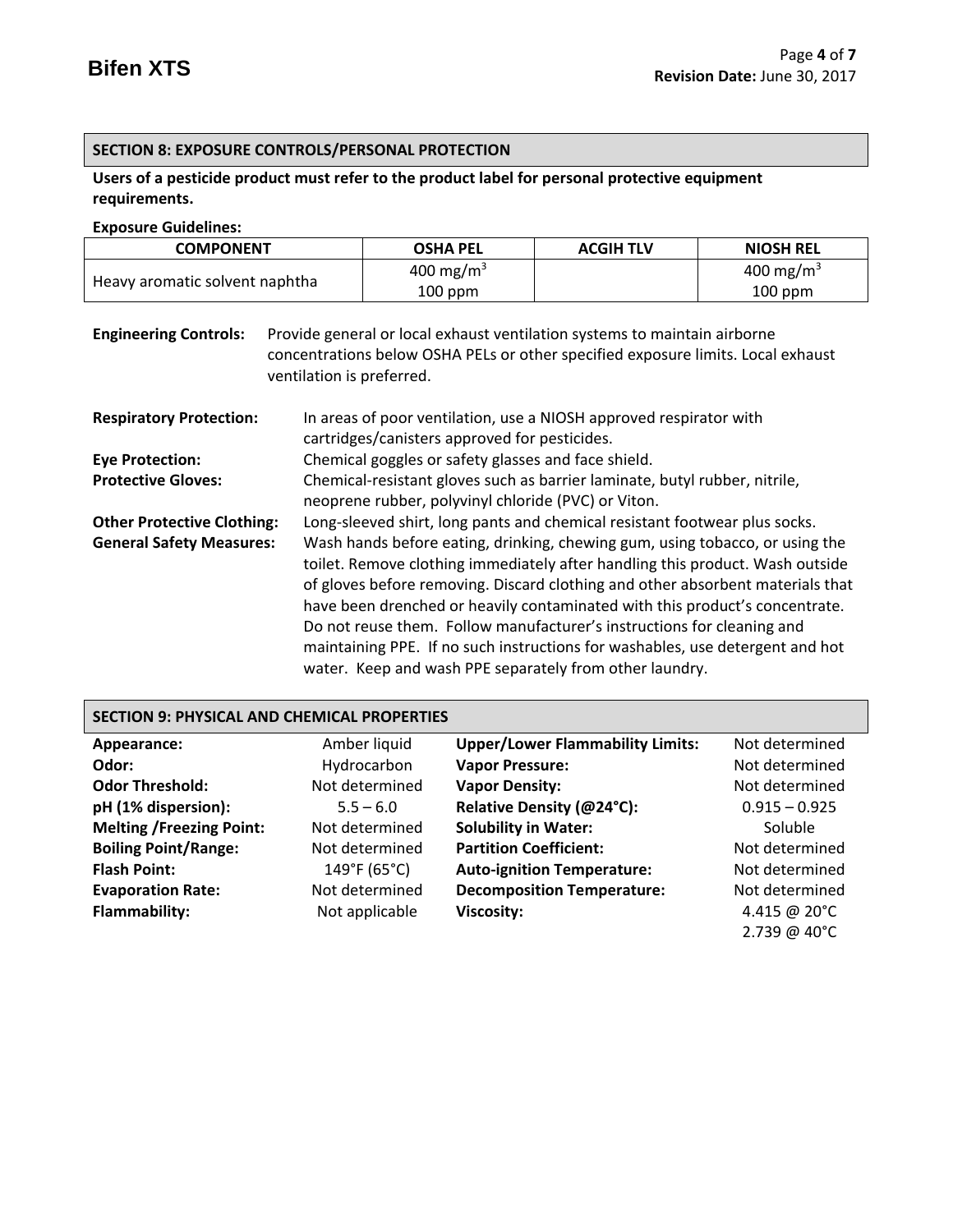| <b>SECTION 10: STABILITY AND REACTIVITY</b>                                                             |                                                      |  |  |  |  |
|---------------------------------------------------------------------------------------------------------|------------------------------------------------------|--|--|--|--|
| <b>Reactivity:</b>                                                                                      | No hazardous chemical reactions known.               |  |  |  |  |
| <b>Chemical Stability:</b>                                                                              | Stable under normal storage and handling conditions. |  |  |  |  |
| No potential for hazardous reactions known.<br><b>Possibility of Hazardous Reactions:</b>               |                                                      |  |  |  |  |
| <b>Conditions to Avoid:</b>                                                                             | <b>Extreme temperatures</b>                          |  |  |  |  |
| <b>Incompatible Materials:</b>                                                                          | Strong oxidizers                                     |  |  |  |  |
| <b>Hazardous Decomposition Products:</b><br>Thermal decomposition may produce toxic carbon and nitrogen |                                                      |  |  |  |  |
|                                                                                                         | oxides.                                              |  |  |  |  |

| <b>Likely Routes of Exposure:</b>   | Eye contact, Skin contact, Inhalation, Ingestion                                  |                                                                      |            |             |
|-------------------------------------|-----------------------------------------------------------------------------------|----------------------------------------------------------------------|------------|-------------|
| <b>Symptoms of Exposure:</b>        | Redness, itching and tearing of the eye. Ingestion of large doses may cause lack  |                                                                      |            |             |
|                                     | of coordination, tremor, salivation, vomiting, diarrhea and irritability to sound |                                                                      |            |             |
|                                     | and touch.                                                                        |                                                                      |            |             |
| Oral LD <sub>50</sub> :             |                                                                                   | >149.6 mg/kg (Based upon similar formulation)                        |            |             |
| Dermal LD <sub>50</sub> :           |                                                                                   | >2,100 mg/kg (Estimated based upon component data)                   |            |             |
| Inhalation LC <sub>50</sub> :       |                                                                                   | 3.59 mg/L (4-hour)(Estimated based upon component data)              |            |             |
| <b>Eye Irritation/Damage:</b>       |                                                                                   | Anticipated to cause serious but temporary eye irritation based upon |            |             |
|                                     | component data.                                                                   |                                                                      |            |             |
| <b>Skin Corrosion/Irritation:</b>   |                                                                                   | Not anticipated to be a skin irritant based upon component data.     |            |             |
| <b>Skin Sensitization:</b>          | Not anticipated to be a skin sensitizer based upon component data.                |                                                                      |            |             |
|                                     |                                                                                   |                                                                      |            |             |
| <b>Chronic/Subchronic Toxicity:</b> | No data available on the mixture                                                  |                                                                      |            |             |
| <b>Mutagenicity:</b>                | No data available on the mixture                                                  |                                                                      |            |             |
| <b>Reproductive Toxicity:</b>       | No data available on the mixture                                                  |                                                                      |            |             |
| <b>Neurotoxicity:</b>               | No data available on the mixture                                                  |                                                                      |            |             |
| <b>Target Organs:</b>               | Kidneys and liver (based upon component data)                                     |                                                                      |            |             |
| <b>Aspiration Hazard:</b>           | Presence of the hydrocarbon solvent makes this product a likely aspiration        |                                                                      |            |             |
|                                     | hazard.                                                                           |                                                                      |            |             |
| Carcinogenicity:                    | The EPA considers bifenthrin to be a possible human carcinogen based upon         |                                                                      |            |             |
|                                     | animal studies.                                                                   |                                                                      |            |             |
| <b>Chemical Name</b>                | <b>ACGIH</b>                                                                      | <b>IARC</b>                                                          | <b>NTP</b> | <b>OSHA</b> |
| No components present at            |                                                                                   |                                                                      |            |             |
| 0.1% or greater                     |                                                                                   |                                                                      |            |             |

## **SECTION 12: ECOLOGICAL INFORMATION**

**SECTION 11: TOXICOLOGICAL INFORMATION**

## **Environmental Hazards Statement from FIFRA Regulated Pesticide Label:**

This pesticide is extremely toxic to fish and aquatic invertebrates. Do not apply when weather conditions favor drift from treated areas. Care should be used when spraying to avoid fish and reptile pets in/around ornamental ponds. This product is highly toxic to bees exposed to direct treatment or residues on blooming crops or weeds. Do not apply this product or allow to drift to crops or weeds on which bees are actively foraging. Addition information may be obtained from your Cooperative Extension Service. To protect the environment, do not allow pesticide to enter or run off into storm drains, drainage ditches, gutters or surface waters. Applying this product in calm weather when rain is not predicted for the next 24 hours will help to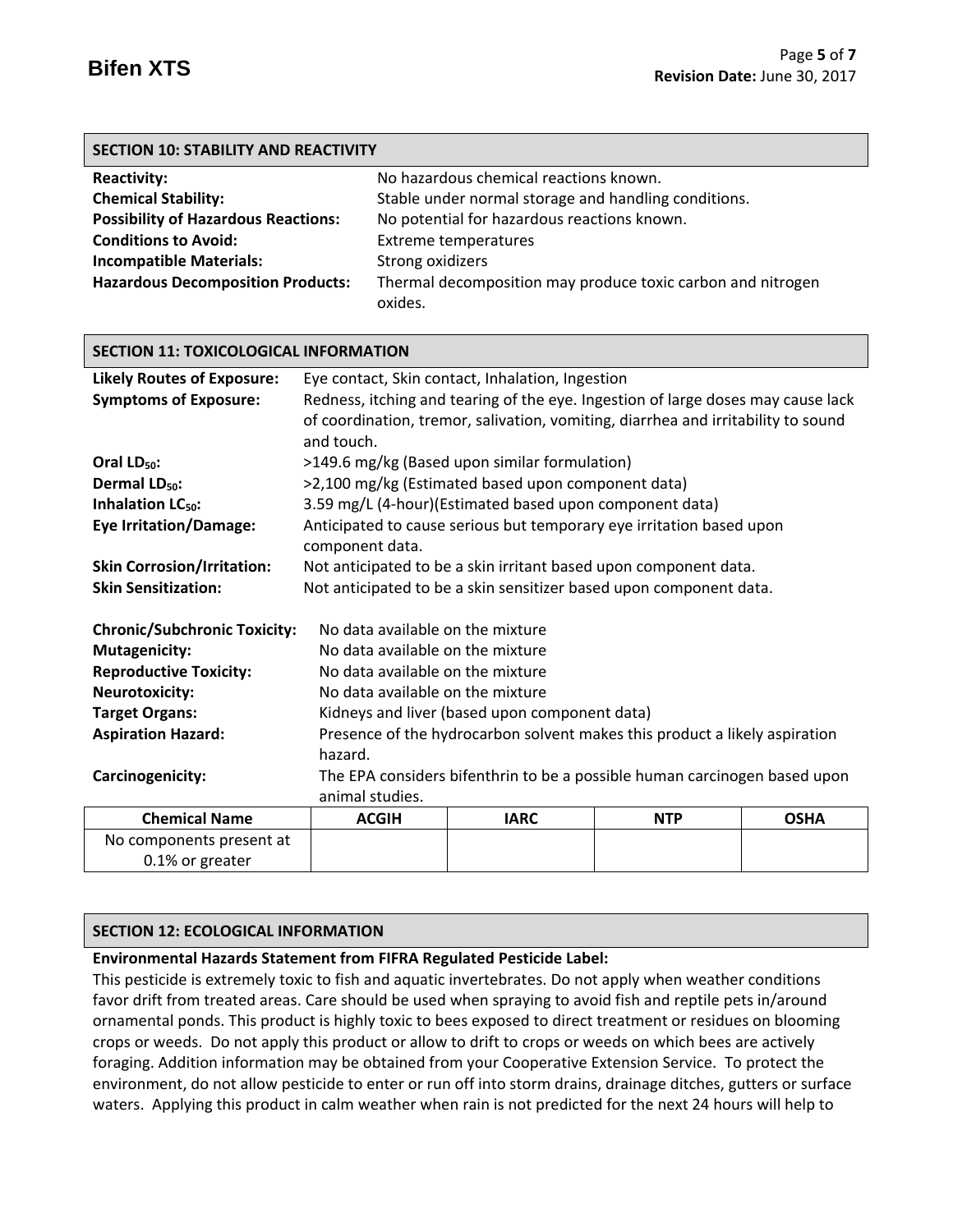ensure that wind or rain does not blow or wash pesticide off the treatment area. Rinsing application equipment over the treated area will help avoid run off to water bodies or drainage systems.

| <b>ECOTOXICITY DATA:</b>              | The data presented below is for bifenthrin technical. |
|---------------------------------------|-------------------------------------------------------|
| <b>Fish Toxicity:</b>                 | Rainbow trout: 96 hr $LC_{50}$ = 0.00015 ppm          |
|                                       | Bluegill sunfish: 96 hr $LC_{50}$ = 0.00035 ppm       |
| <b>Aquatic Invertebrate Toxicity:</b> | No data available                                     |
| <b>Aquatic Plant Toxicity:</b>        | No data available                                     |
| <b>Avian Toxicity:</b>                | Bobwhite quail: Oral $LD_{50} = 1,800$ mg/kg          |
|                                       | Mallard duck: Oral $LD_{50} = 2,150$ mg/kg            |
| <b>Honeybee Toxicity:</b>             | Highly toxic                                          |
|                                       |                                                       |
| <b>ENVIRONMENTAL EFFECTS:</b>         |                                                       |
| <b>Persistence and Degradability:</b> | No data available                                     |
| <b>Bioaccumulation:</b>               | No data available                                     |

| <b>SECTION 13: DISPOSAL CONSIDERATIONS</b> |                                                                                                                                                                                                                                                                                                                                                                                                                                                              |  |  |
|--------------------------------------------|--------------------------------------------------------------------------------------------------------------------------------------------------------------------------------------------------------------------------------------------------------------------------------------------------------------------------------------------------------------------------------------------------------------------------------------------------------------|--|--|
| <b>Waste Disposal:</b>                     | Refer to the pesticide label for full information on disposal. Pesticide wastes are<br>toxic. Improper disposal of unused pesticide, spray mixture, or rinse water is a<br>violation of Federal law. If these wastes cannot be used according to label<br>instructions, contact your State Pesticide or Environmental Control Agency or the<br>Hazardous Waste representative at the nearest EPA Regional Office for guidance in<br>proper disposal methods. |  |  |
| <b>Container Disposal:</b>                 | Refer to the pesticide label for full information on disposal. When possible, triple<br>rinse the container and offer for recycling if available.                                                                                                                                                                                                                                                                                                            |  |  |
| <b>RCRA Characteristics:</b>               | It is the responsibility of the individual disposing of this product to determine the<br>RCRA classification and hazard status of the waste.                                                                                                                                                                                                                                                                                                                 |  |  |

| <b>SECTION 14: TRANSPORTATION INFORMATION</b> |                                                                                               |  |  |
|-----------------------------------------------|-----------------------------------------------------------------------------------------------|--|--|
| <b>DOT</b>                                    | UN3352, Pyrethroid Pesticide, Liquid, Toxic, 6.1, PGIII                                       |  |  |
| (Ground):                                     | This product qualifies for limited quantity status in packages of less than 5 L (1.3 gallons) |  |  |
| <b>IMDG</b><br>(Sea):                         | UN3352, Pyrethroid Pesticide, Liquid, Toxic, 6.1, PGIII, Marine Pollutant                     |  |  |
| <b>IATA</b><br>(Air):                         | UN3352, Pyrethroid Pesticide, Liquid, Toxic, 6.1, PGIII                                       |  |  |

## **SECTION 15: REGULATORY INFORMATION**

**Mobility:** No data available **Other Adverse Effects:** No data available

**Labeling Requirements Under FIFRA:** This chemical is a pesticide product registered by the Environmental Protection Agency and is subject to certain labeling requirements under federal pesticide law. These requirements differ from the classification criteria and hazard information required for safety data sheets and for workplace labels of non-pesticide chemicals. Following is the hazard information as required on the pesticide label:

WARNING